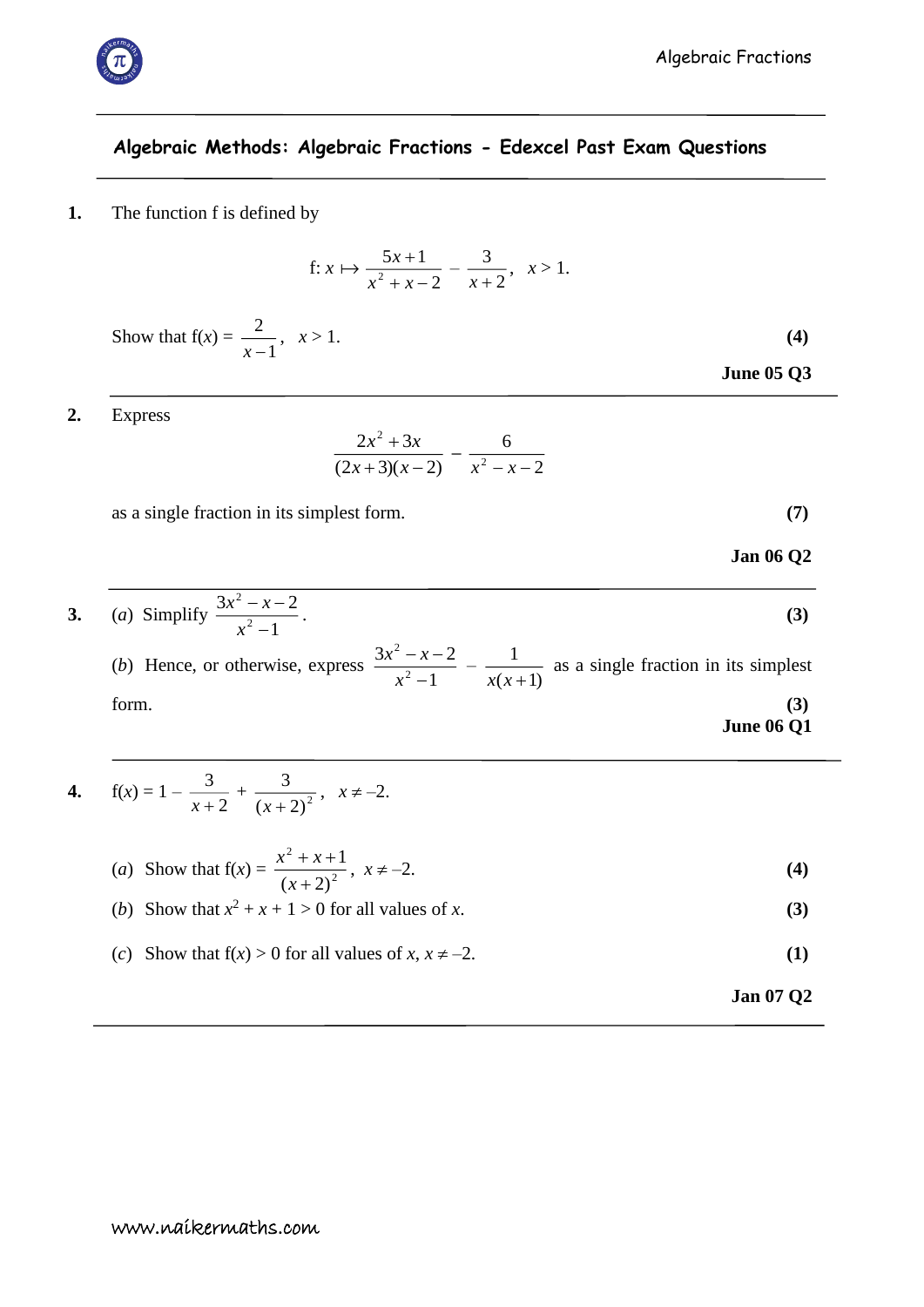5. 
$$
f(x) = \frac{2x+3}{x+2} - \frac{9+2x}{2x^2+3x-2}, \quad x > \frac{1}{2}.
$$

Show that 
$$
f(x) = \frac{4x - 6}{2x - 1}
$$
. (7)  
June 07 Q2

### **6.** Given that

$$
\frac{2x^4 - 3x^2 + x + 1}{(x^2 - 1)} \equiv (ax^2 + bx + c) + \frac{dx + e}{(x^2 - 1)},
$$

find the values of the constants  $a, b, c, d$  and  $e$ . **(4)** 

**Jan 08 Q1**

## **7.** The function f is defined by

f: 
$$
x \mapsto \frac{2(x-1)}{x^2 - 2x - 3} - \frac{1}{x-3}, \quad x > 3.
$$

Show that 
$$
f(x) = \frac{1}{x+1}
$$
,  $x > 3$ . (4)  
June 08 Q4

$$
8. \qquad f(x) = \frac{2x+2}{x^2-2x-3} - \frac{x+1}{x-3}.
$$

Express  $f(x)$  as a single fraction in its simplest form. **(4)** 

 **Jan 09 Q2**

#### **9.** The function f is defined by

$$
f(x) = 1 - \frac{2}{(x+4)} + \frac{x-8}{(x-2)(x+4)}, \quad x \in \mathbb{R}, \ x \neq -4, \ x \neq 2.
$$

Show that 
$$
f(x) = \frac{x-3}{x-2}
$$
. (5)  
June 09 Q7